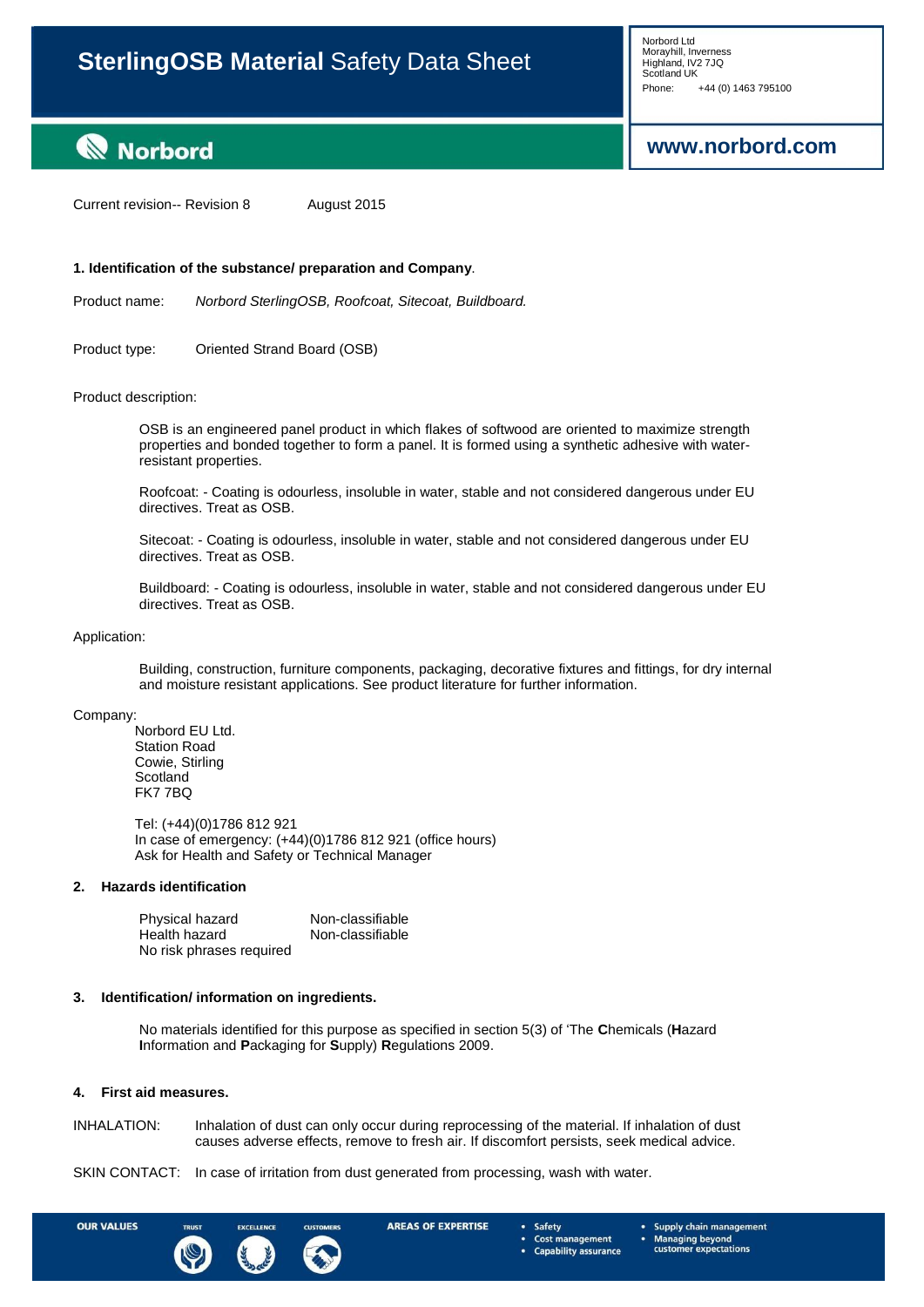Norbord Ltd Morayhill, Inverness<br>Highland, IV2 7JQ Phone: +44 (0) 1463 795100

# **[www.norbord.com](http://www.norbord.com/)**

# **Norbord**

EYE CONTACT: If particles enter the eyes during processing, immediately flush eyes with plenty of water. Seek medical attention if irritation persists.

# **5. Fire-fighting measures**

Non-flammable at room temperature, but will burn. In case of fire, soak (flood) with water. For large fires, fire fighters should wear full emergency protective equipment including self-contained breathing apparatus. Wood waste or dust may present a fire or explosion hazard - good housekeeping practices must be followed.

# **6. Accidental Release Measures**

OSB does not represent a hazard in sheet form. However dust generated from processing should be contained, carefully collected and removed.

### **7. Handling and Storage**

Normal good handling and storage practices should be followed.

*Further information is available on HSE information sheet 'Safe stacking of sawn material and board materials'*

### **8. Exposure Controls/ Personal Protection**

When reprocessing, normal precautions for working with wood materials should be followed

#### **a. Exposure Controls**

During processing, adequate ventilation and/ or extraction should be provided to minimise airborne dust.

Whenever possible, fit dust extraction equipment even when using hand-held machines.

#### **b. Personal Protection**

Dust will be created during processing; use appropriate respiratory protection equipment. Wear gloves and overalls as required to prevent skin contact. Wear eye protection to prevent dust particles from entering eyes.

Wear the correct clothing and use other safety equipment as necessary.

#### **9. Physical and Chemical Properties**

Appearance: Wood sheets in various dimensions Odour: Faint wood resin odour under ambient conditions

# **10. Stability and Reactivity - Considered stable and inert in sheet form.**

# **a. Materials to avoid:**

Strong reducing and oxidising agents.

#### **b. Conditions to avoid:**

Heating and ignition sources and damp atmospheres.



**AREAS OF EXPERTISE** 

Safety **Cost management Capability assurance**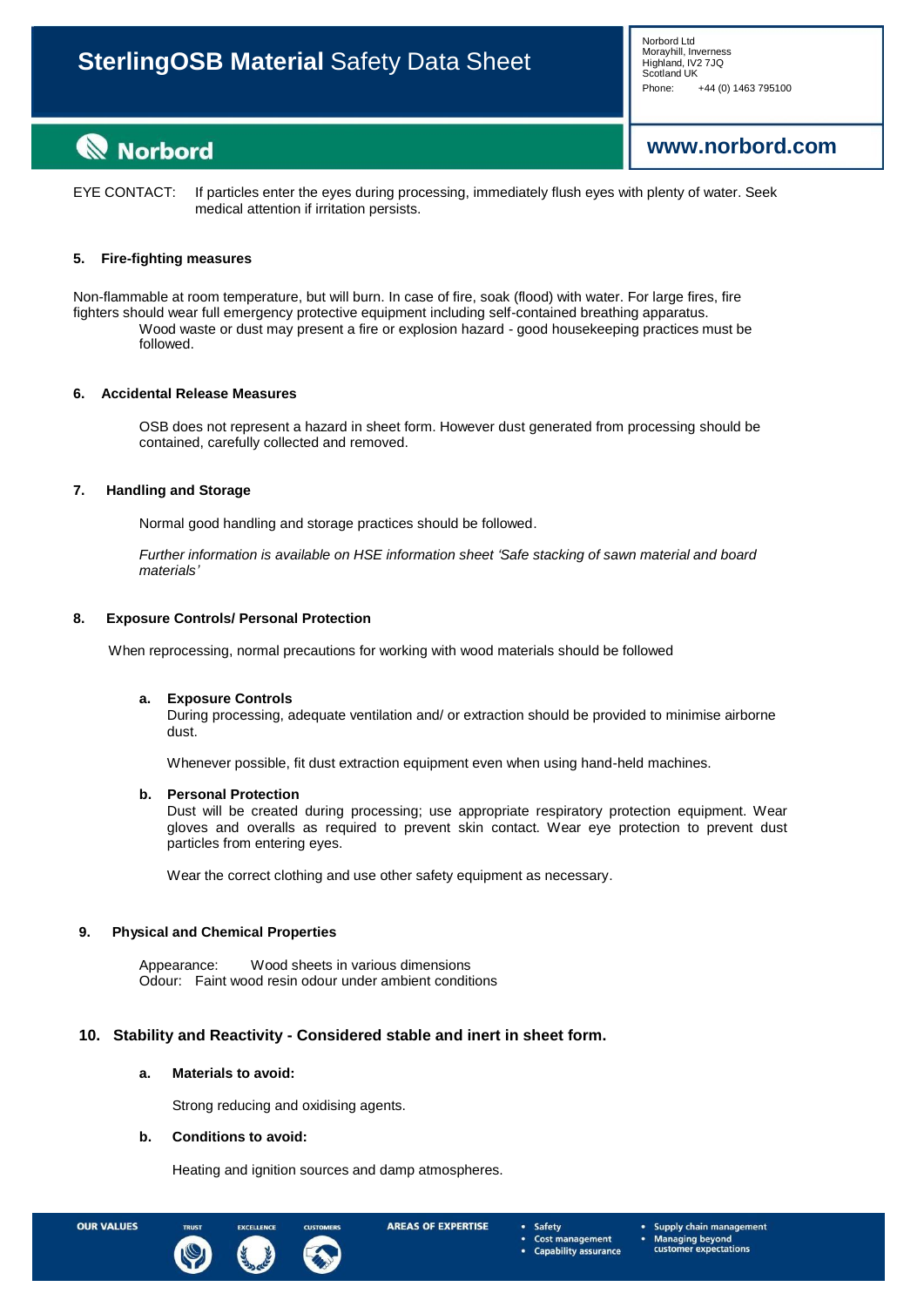# **Norbord**

# **[www.norbord.com](http://www.norbord.com/)**

## **c. Thermal decomposition products are generally as for wood:**

Oxides of carbon and nitrogen, aldehydes (including formaldehyde) particulate matter.

# **d. Other Hazards:**

Processing of OSB will generate wood dust. Appropriate protection from inhalation of the dust is recommended. See section 8; also refer to *'Safe collection of wood waste: Prevention of fire and explosion.' WIS32 HSE Books 1997,* and *'Safe handling of combustible dusts' HSG103 HSE books 2003.*

#### **11. Toxicological Information**

OSB in panel form is unlikely to give rise to any toxicological effects; however health risks may arise from dust and moulds associated with poor processing, handling or storage practices.

#### **a. Immediate Hazards**

INHALATION: Dust generated during processing may cause irritation of the nose and throat.

SKIN: Dust generated during processing may cause irritation.

EYES: Dust generated during processing may cause irritation.

Under COSHH Regulations, softwood dust has a Workplace Exposure Limit (WEL) of 5 mg/m<sup>3</sup> (8 hr TWA) - this is the relevant limit for controlling exposure to OSB dust. Exposure must be reduced as far as is reasonably practicable below this limit - usually with properly designed and maintained extraction equipment fitted to woodworking machines. When using portable or hand-held tools, extraction equipment often is not practicable or available, in which case a suitable dust mask should be worn. If possible OSB should be machined in a well-ventilated workplace, for example outside. Softwood dust has also been classified as a potential sensitizer.

Formaldehyde has a WEL of 2.5 mg/m3 (8 hour TWA) and a Short Term Exposure Limit (STEL) also 2.5 mg/m3 (15 minute exposure).Formaldehyde vapour can irritate the eyes and nasal linings.

Formaldehyde class for OSB is class E1 - less than or equal to 8 mg/100g (0.008 %) of board as per BS EN 13986:2004 Annex B.

#### **12. Ecological Information**

Mobility: The dust from processing is highly mobile especially when airborne.

Degradability: Biodegradable as for wood.

Bio accumulative potential: Not determined.

Aquatic toxicity: Toxicity to bacteria, algae and higher marine organisms not tested.

#### **13. Disposal Considerations**

Manufacturing waste must be disposed of as a controlled waste. Special consideration should be given to containing dust to prevent spillage during transit.



Safety **Cost management Capability assurance**